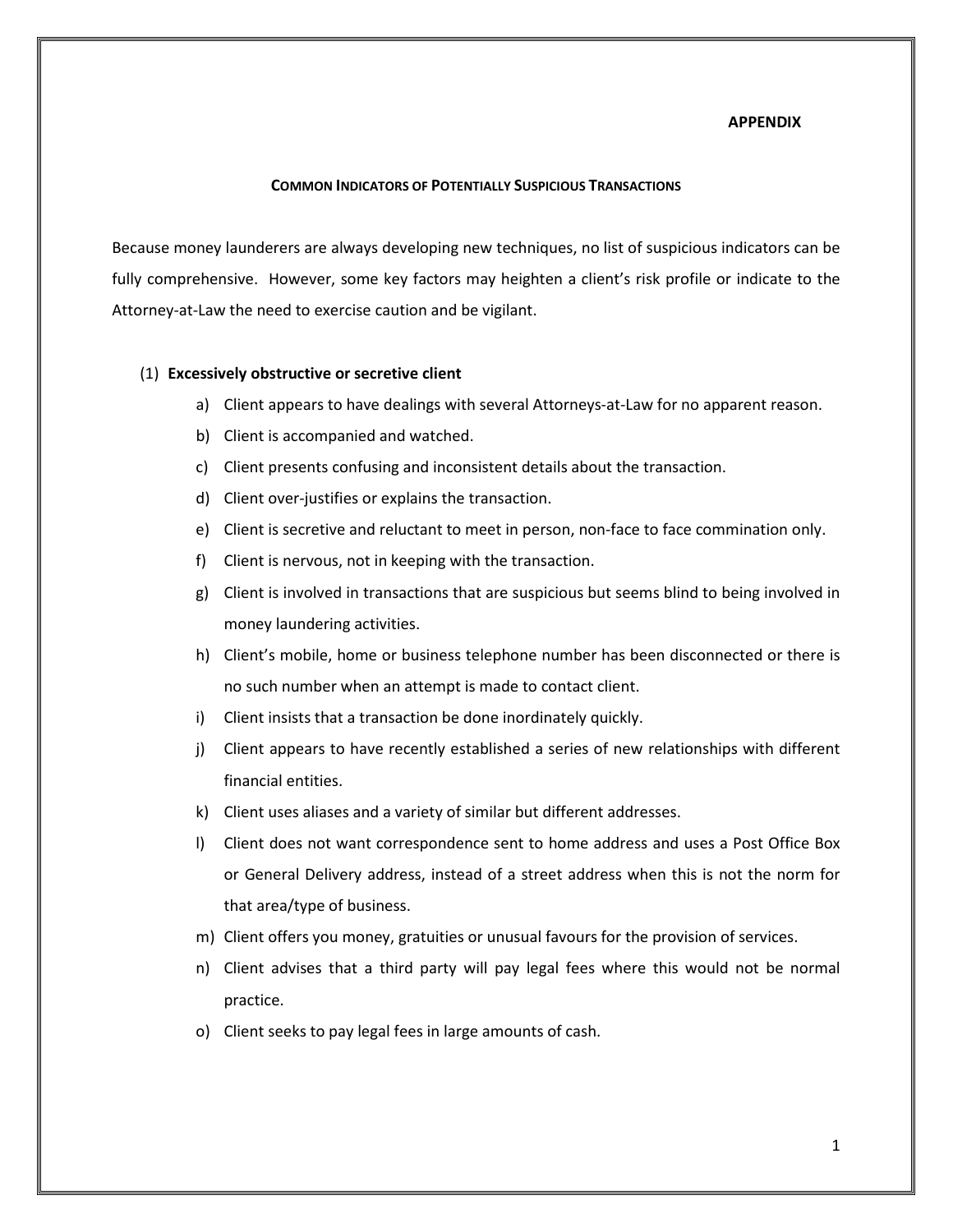p) Client seeks to avoid providing identification information for a group of companies for which he/she is acting as agent by instructing Attorneys-at-Law to identify only the agent.

## (2) **Purpose of instructions, legal services and transactions are unclear**

- a) Client is involved in activity out-of-keeping for that individual or business.
- b) Transaction seems to be inconsistent with the client's apparent financial standing or usual pattern of activities.
- c) Transaction appears to be out of the ordinary course for industry practice or does not appear to be economically viable for the client.
- d) Transaction is unnecessarily complex for its stated purpose.
- e) Transaction involves non-profit or charitable organisation for which there appears to be no logical economic purpose or where there appears to be no link between the stated activity of the organisation and the other parties in the transaction.

## (3) **Transactions involve unusual levels of funds or cash**

- a) Client seeks to conduct large transactions with cash.
- b) Client seeks to lodge cash or bank drafts with Attorneys-at-Law client's account 'pending 'decisions as to which transaction to pursue.
- c) Client starts conducting transactions which are different in amounts and frequency and payment methods from the normal activity for the client in the past.
- d) Client asks you to hold or transmit large sums of money or other assets when this type of activity is unusual for the client.

### (4) **Transactions related to offshore business activity**

- a) Transaction involves loans secured by obligations from offshore banks.
- b) Transaction involves loans made to or from offshore companies.
- c) Transaction involves an offshore 'shell' bank whose name may be very similar to the name of a major legitimate institution.
- d) Transaction involves unexplained electronic funds transfers by client on an in-and-out basis.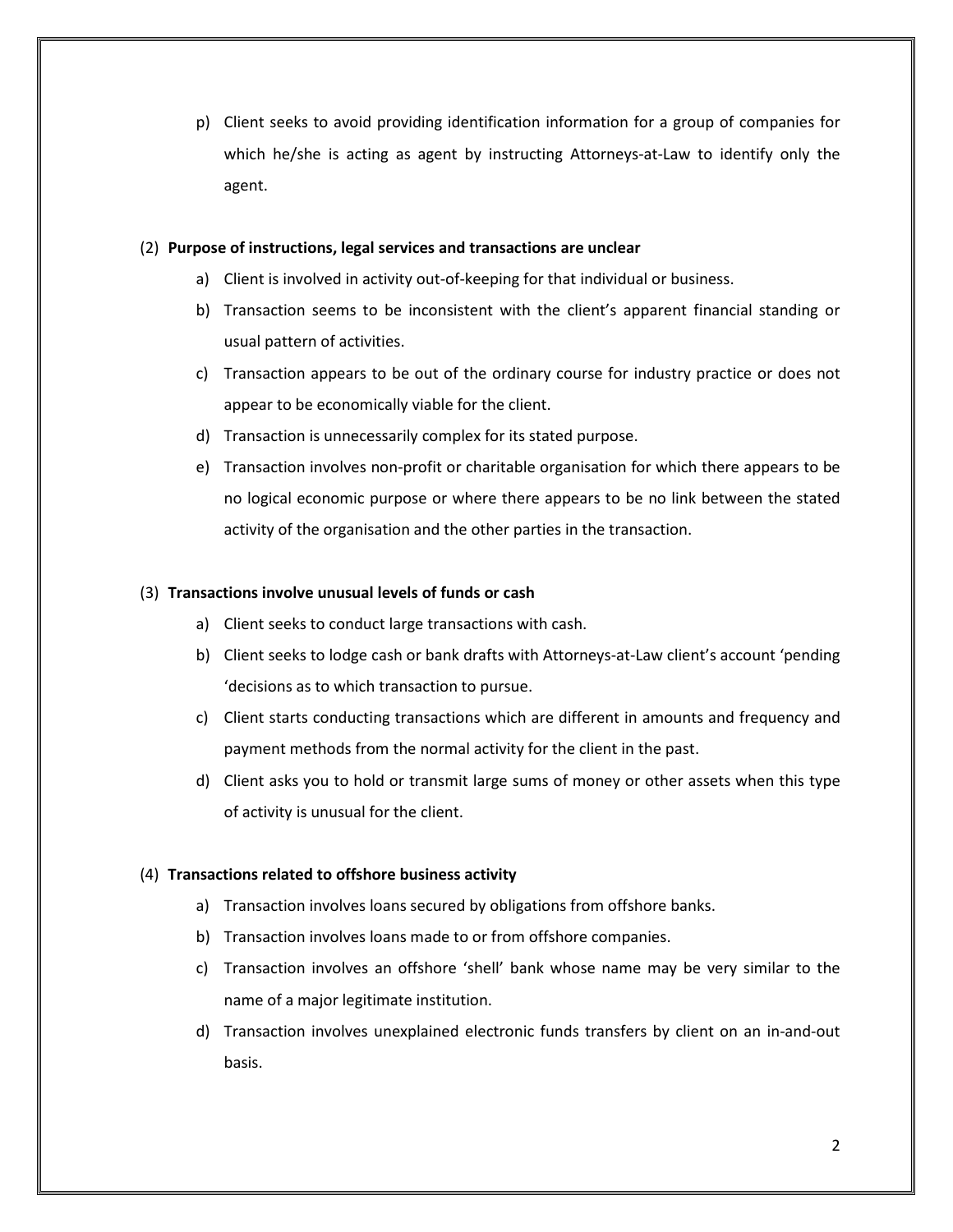e) Transaction involves use of letters-of-credit and other method of trade financing to move money between countries when such trade is inconsistent with the client's business.

## (5) **Property transactions**

- a) Client provides the funding for property but the property is to be registered in someone else's name (other than a spouse or child).
- b) Client does not want to put his or her name on any document that would connect him or her with the property or uses different names on Offers to Purchase, closing documents and deposit receipts.
- c) Frequent changes in ownership between related parties with significant variation in purchase price
- d) Client inadequately explains the last minute substitution of the purchasing party's name.
- e) Client negotiates a purchase for market value or above asking price, but seeks to record a lower value on documents, paying the difference "under the table".
- f) Client seeks to sell property below market value with an additional "under the table" payment.
- g) Client pays initial deposit with a cheque from a third party, other than a spouse or a parent.
- h) Client pays substantial down payment in cash and balance is financed by an unusual source or offshore bank.
- i) Client purchases personal use property under corporate veil when this type of transaction is inconsistent with the ordinary business practice of the client.
- j) Client purchases property without inspecting it.
- k) Client purchases multiple properties in a short time period, and seems unconcerned about the location, condition, and anticipated repair costs, etc. of each property.
- l) Client pays rent or the amount of a lease in advance using a large amount of cash.

### (6) **Client is reluctant or vague in relation to identity documents**

a) Client produces seemingly false identification or identification that appears to be counterfeited, altered or inaccurate.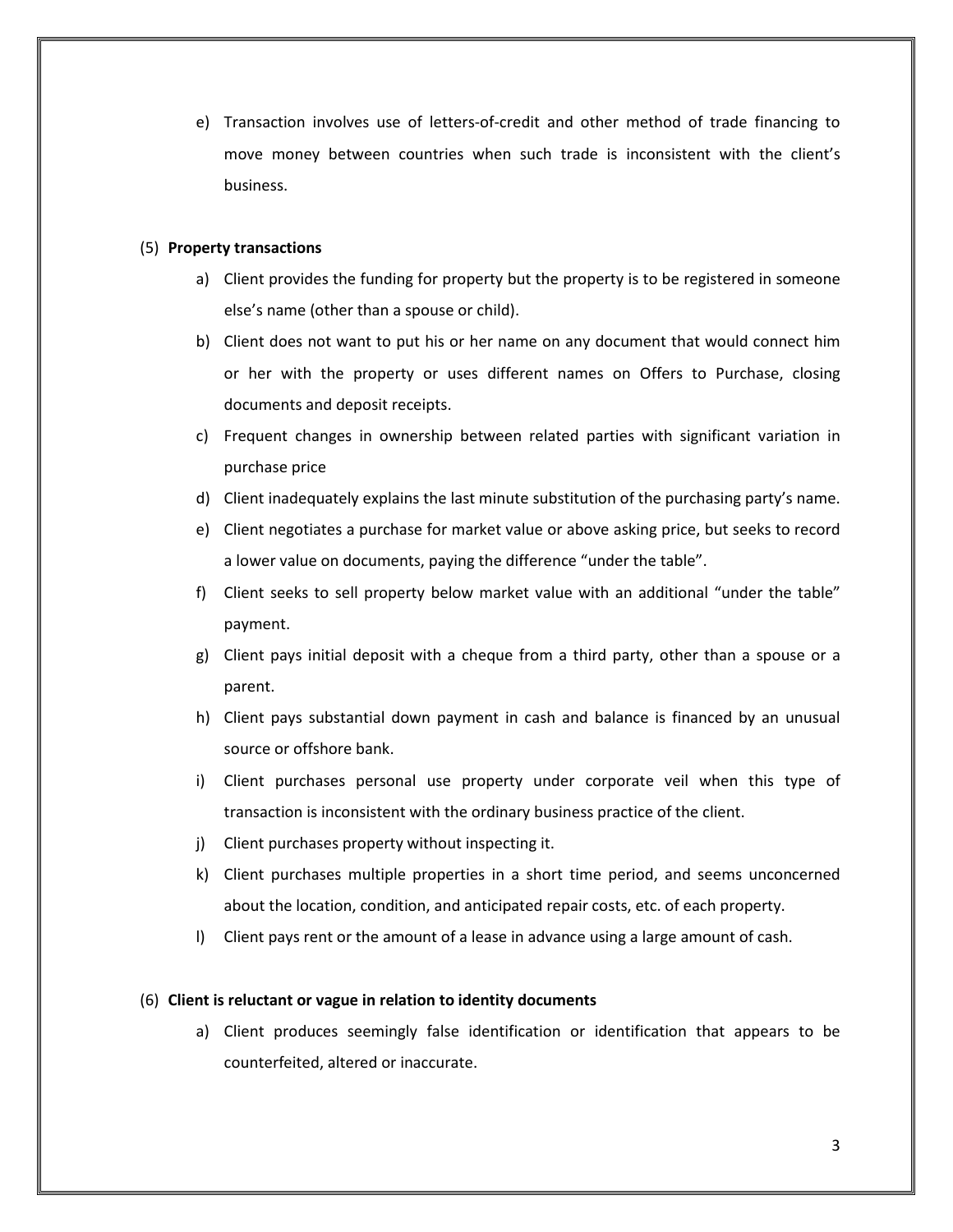- b) Client refuses to produce personal identification documents or only submits copies of personal identification documents.
- c) Client wants to establish identity using something other than his or her personal identification documents.
- d) Client refuses or appears particularly reluctant, or delays to provide the formation requested without reasonable explanation.
- e) Client's area of residence is not consistent with other profile details, such as employment.
- f) Client provides an address that is vague or unusual e.g., an accommodation agency, a professional registered office or a trading address.
- g) Client's supporting documentation lacks important details such as address and phone number.
- h) There are inordinate delays in client presenting corporate documents.
- i) All identification presented is foreign or cannot be checked for some reason.
- j) All identification documents presented appear new or have recent issue dates.
- k) Identification documents are out of date.

#### (7) **Transactions and clients outside of Trinidad and Tobago**

- a) Client and other parties to the transaction have no apparent ties to Trinidad and Tobago.
- b) Transaction crosses many international lines.
- c) Transaction involves foreign currency exchanges that are associated with subsequent wire transfers to locations of concern, such as countries known or suspected to facilitate money laundering activities, drug trafficking or identified by FATF in its public statements.
- d) Transaction involves wire transfer of funds to or through locations of concern, such as countries known or suspected to facilitate money laundering activities.
- e) Transaction involves a country known for highly secretive banking and corporate law.
- f) Transaction involves a country where illicit drug production or exporting may be prevalent, or where there is no effective anti-money-laundering system.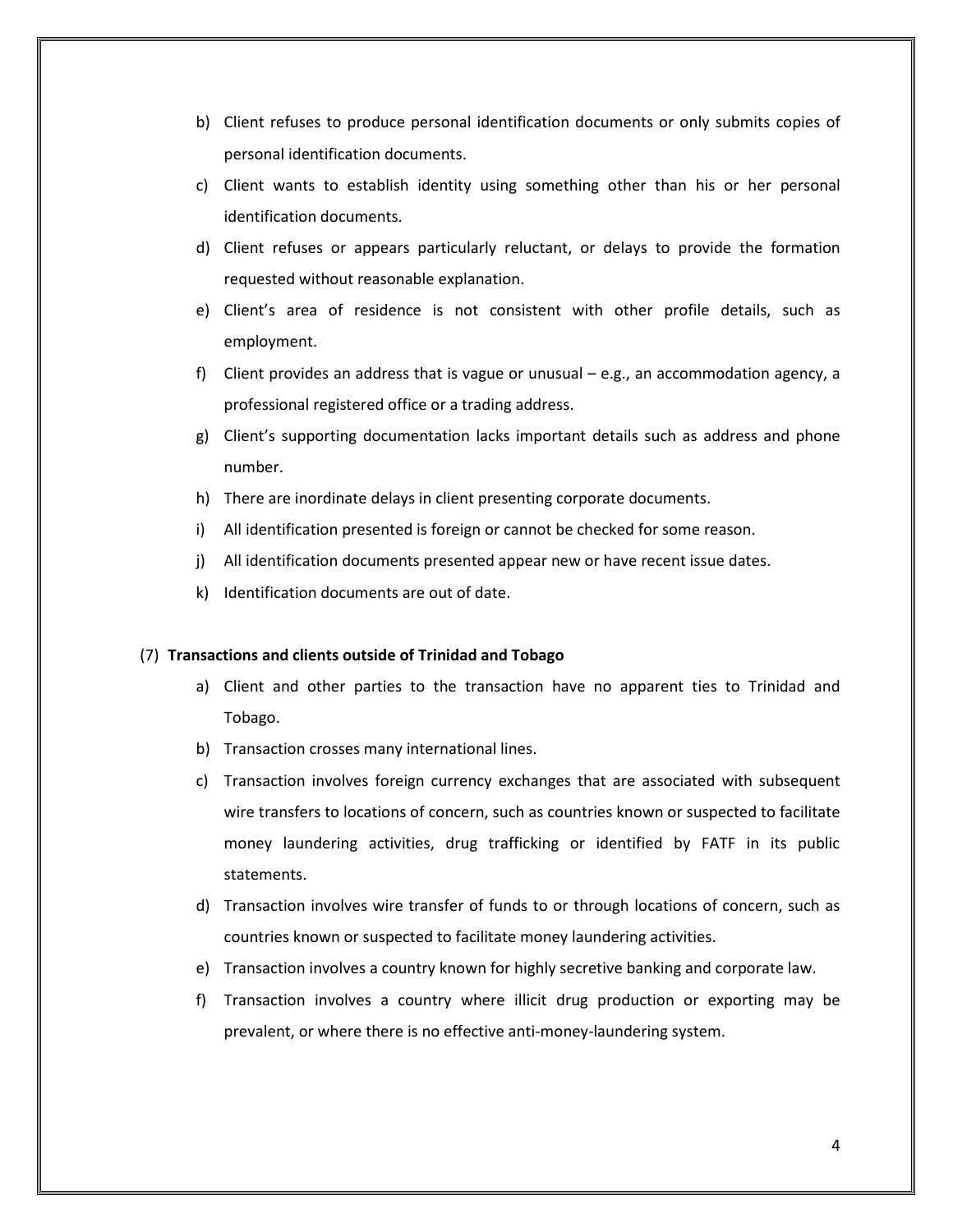### (8) **Unusual instructions**

Instructions that are unusual in themselves, or that are unusual for a firm for the client, should give rise to a cause for concern. If the client is based a long way from Trinidad and Tobago you should consider why the firm has been instructed. For example, has the firm been recommended by another client or is the matter based near the firm?

### (9) **Changing instructions**

- a) Instructions or cases that change unexpectedly, especially if there seems to be no logical reason for the changes.
- b) A client deposits funds into the Attorneys-at-Law client's account but then ends the transaction for no apparent reason.
- c) A client tells the Attorneys-at-Law that funds are coming from one source and at the last minute the source changes.
- d) A client unexpectedly asks the attorneys-at-law to send money received into the client account back to its source, to the client or to a third party.

### (10) **Sham Litigation - Unusual retainers**

- a) Disputes which are settled too easily as this may indicate sham litigation.
- b) Clients who offer to pay extraordinary fees for services which would not ordinarily warrant such a premium.
- c) Debts which are settled to quickly as this may indicate untrue statement of debt
- d) Loss-making transactions where the loss is avoidable.
- e) Settlements paid in cash, or paid directly between parties e.g., cash passed directly between purchasers and vendors without adequate explanation, which could indicate mortgage fraud or tax evasion is taking place.
- f) Complex or unusually large transactions.
- g) Unusual patterns of transactions which have no apparent economic purpose.

# (11) **Use of Client's Accounts**

Client's accounts should only be used to hold client's money for legitimate transactions for clients, or for other proper legal purpose. It is important to exercise care when disclosing client's account details.